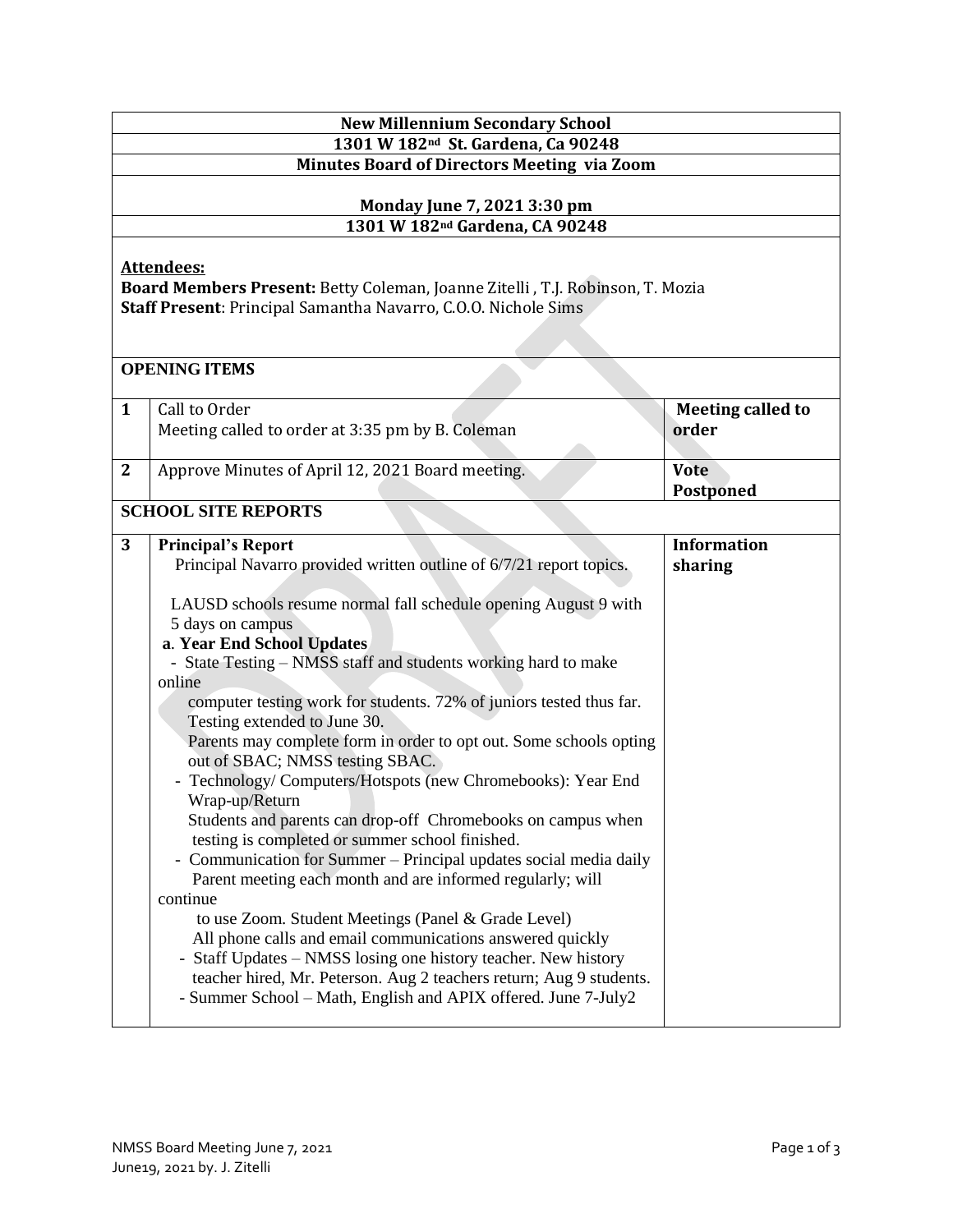|                         | <b>b. Events/Upcoming Events</b>                                                                           |                        |  |  |
|-------------------------|------------------------------------------------------------------------------------------------------------|------------------------|--|--|
|                         | - Continued State testing                                                                                  |                        |  |  |
|                         | - NMSS featured in California Charter School Assoc. blog. Article                                          |                        |  |  |
|                         | on                                                                                                         |                        |  |  |
|                         | NMSS use of social media, e.g. blogs, to communicate during                                                |                        |  |  |
|                         | distance learning.                                                                                         |                        |  |  |
|                         | - Conclusion of Graduation - Tanya Ortiz Franklin, NMSS area                                               |                        |  |  |
|                         | board                                                                                                      |                        |  |  |
|                         | member for LAUSD, participated in "drive-by" graduation event                                              |                        |  |  |
|                         | on                                                                                                         |                        |  |  |
|                         | May 26 to recognize each graduating student 7 teachers                                                     |                        |  |  |
|                         | participated.                                                                                              |                        |  |  |
|                         | May 27 graduation celebration via Zoom                                                                     |                        |  |  |
|                         | - Recruitment                                                                                              |                        |  |  |
|                         | Charter School Capital – Company working closely with NMSS to                                              |                        |  |  |
|                         | develop and promote NMSS "story arch "on social media, blogs                                               |                        |  |  |
|                         | and website.                                                                                               |                        |  |  |
|                         | - NMSS fall reopening August 9.                                                                            |                        |  |  |
|                         | - Safety Collaboration - Meeting with Gardena H.S. principal                                               |                        |  |  |
|                         | mid-June to collaborate on bell schedules, dates and safety                                                |                        |  |  |
|                         | protocols                                                                                                  |                        |  |  |
|                         | for reopening of campuses.                                                                                 |                        |  |  |
| <b>BUSIN ESS ITEMS</b>  |                                                                                                            |                        |  |  |
|                         |                                                                                                            |                        |  |  |
| $\overline{\mathbf{4}}$ | <b>LCAP Review and Updates</b>                                                                             | <b>Information</b>     |  |  |
|                         | B. Coleman called for motion to approve Local Control Accountability                                       | sharing/Vote           |  |  |
|                         | Plan. T.J Robinson motioned, J. Zitelli 2 <sup>nd</sup> . Unanimous approval.                              | <b>Approved LCAP</b>   |  |  |
|                         |                                                                                                            |                        |  |  |
| 5                       | <b>Expanded Learning Opportunities Grant Plan (ELO)</b>                                                    | <b>Vote</b>            |  |  |
|                         | B. Coleman called for motion to approve ELO. J. Zitelli motioned, T.J.                                     | <b>Approved ELO</b>    |  |  |
|                         | Robinson 2 <sup>nd</sup> . Unanimously approved.                                                           |                        |  |  |
| 6                       | <b>Closed Session - Conference w/Legal Counsel - Anticipated</b>                                           | <b>Information</b>     |  |  |
|                         | Litigation Significant Exposure to litigation pursuant to subdivision (b) of<br>Section 54956.9:1case      | <b>Sharing /Vote</b>   |  |  |
|                         | - No information at this time                                                                              | <b>Vote Postponed</b>  |  |  |
| 7                       | <b>Contracts - Teachers and Staff Salaries</b>                                                             | <b>Information</b>     |  |  |
|                         | 4.2% increase in salaries from previous year. Previous year a pay                                          | <b>Sharing/Vote</b>    |  |  |
|                         | freeze was approved; increase makes up for freeze. NMSS budget has                                         |                        |  |  |
|                         | carry-over of 40%. Pay raise built into approved LCAP.                                                     | <b>Approved salary</b> |  |  |
|                         | B. Coleman called for motion to approve pay raise. T.J. Robinson                                           | pay raise 2021-22      |  |  |
|                         | moved, T. Mozia 2 <sup>nd</sup> . Unanimously approved                                                     |                        |  |  |
| 8                       | Budget 2021 - 2022                                                                                         | <b>Vote</b>            |  |  |
|                         | First review of 21-22 budget – revenue increase.\$ 2.9 million projected                                   | <b>Approved</b>        |  |  |
|                         | revenue and expenses; \$74 thousand for safety protocols                                                   |                        |  |  |
|                         | B. Coleman called for motion. J. Zitelli moved, T. Mozia 2 <sup>nd</sup> .<br>Unanimously approved budget. |                        |  |  |